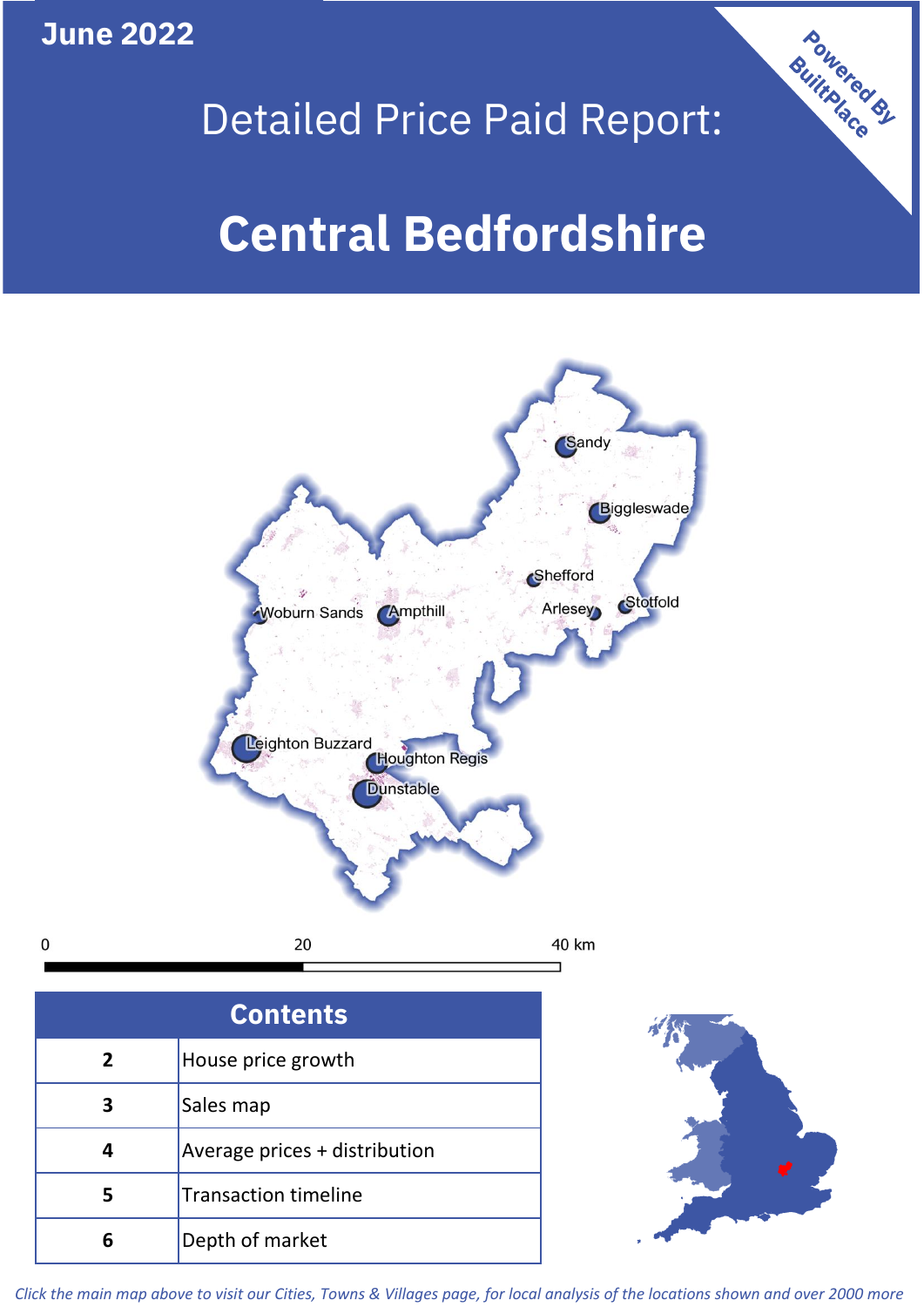## **Headline Data**

|                     | <b>Current level</b> | 3 month  | <b>Annual</b> | 5 year  | 10 year |
|---------------------|----------------------|----------|---------------|---------|---------|
| <b>House prices</b> | £368,280             | 3.3%     | 14.1%         | 24.8%   | 88.6%   |
| <b>Transactions</b> | 5,464                | $-13.0%$ | 14.2%         | $-3.7%$ | 40.9%   |

## **House Price Growth (April 2022 data)**

#### *Annual Change in House Prices*



House prices in Central Bedfordshire grew by 14.1% in the 12 months to April 2022 (based on 3-month smoothed data). By comparison national house prices grew by 10.7% and prices in the East of England grew by 11.6% over the same period.

Central Bedfordshire house prices are now 68.0% above their previous peak in 2007, compared to +64.9% for the East of England and +52.9% across England.



#### *Year-To-Date Change in House Prices, December to April*

Local prices have grown by 4.4% in 2022 so far, compared to growth of 4.8% over the same period last year.

#### *Source: OS OpenData; UK House Price Index (Contains HM Land Registry data © Crown copyright)*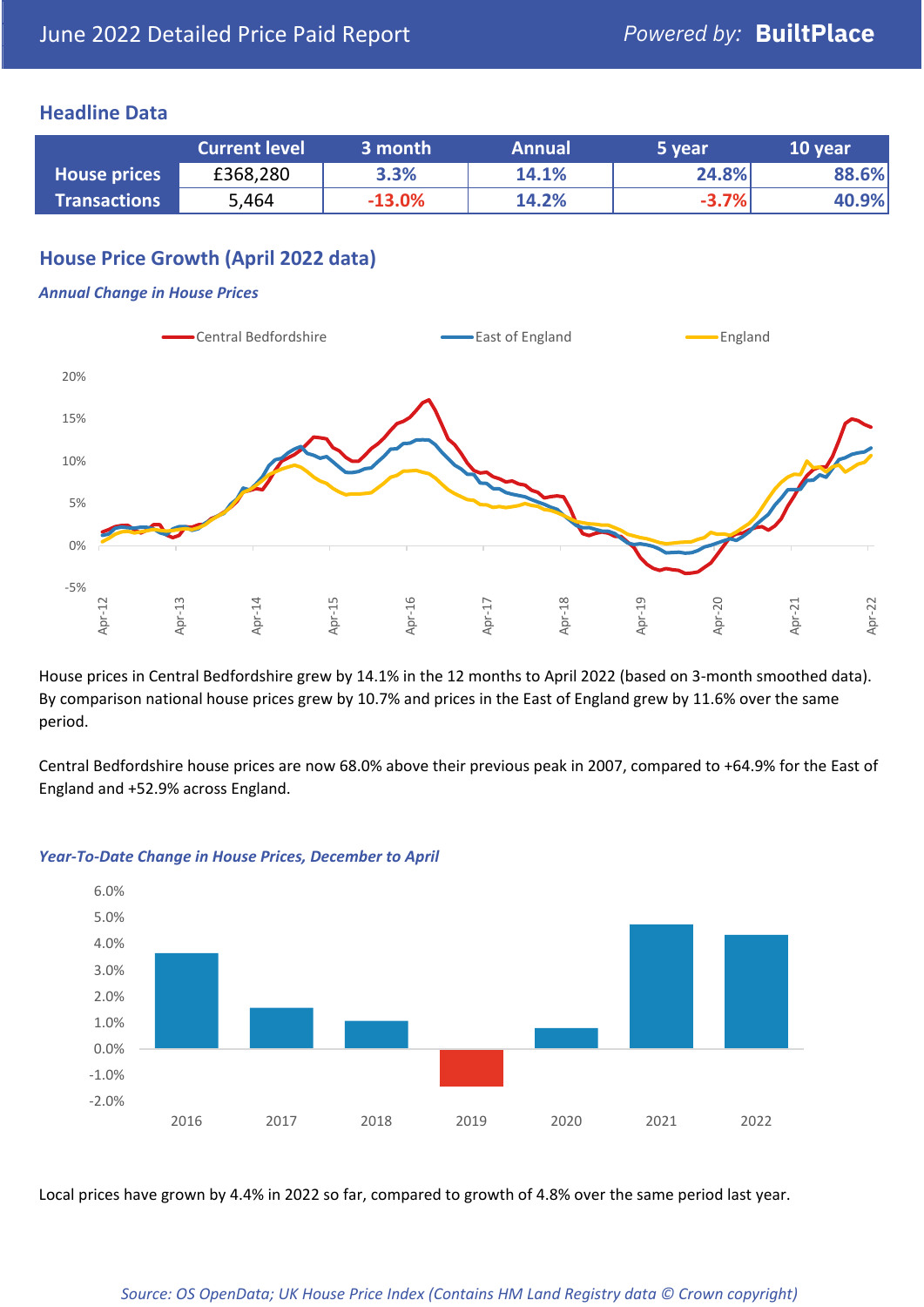## **House Price Map**

### *12 months to April 2022*



*Each point is one postcode, coloured by the average value relative to all sales in this local authority (price bands are LA-specific quintiles).*

## **Map Key**

| Min      | <b>Max</b> |              |
|----------|------------|--------------|
| Up to    | £241,000   | 1st quintile |
| £241,000 | £296,000   | 2nd quintile |
| £296,000 | £353,000   | 3rd quintile |
| £353,000 | £448,000   | 4th quintile |
| £448,000 | and over   | 5th quintile |
|          |            |              |

| Min      | <b>Max</b> |                            |
|----------|------------|----------------------------|
| Up to    | £241,000   | 1st quintile / lowest 20%  |
| £241,000 | £296,000   | 2nd quintile               |
| £296,000 | £353,000   | 3rd quintile               |
| £353,000 | £448,000   | 4th quintile               |
| £448,000 | and over   | 5th quintile / highest 20% |

*Source: OS OpenData; UK House Price Index (Contains HM Land Registry data © Crown copyright)*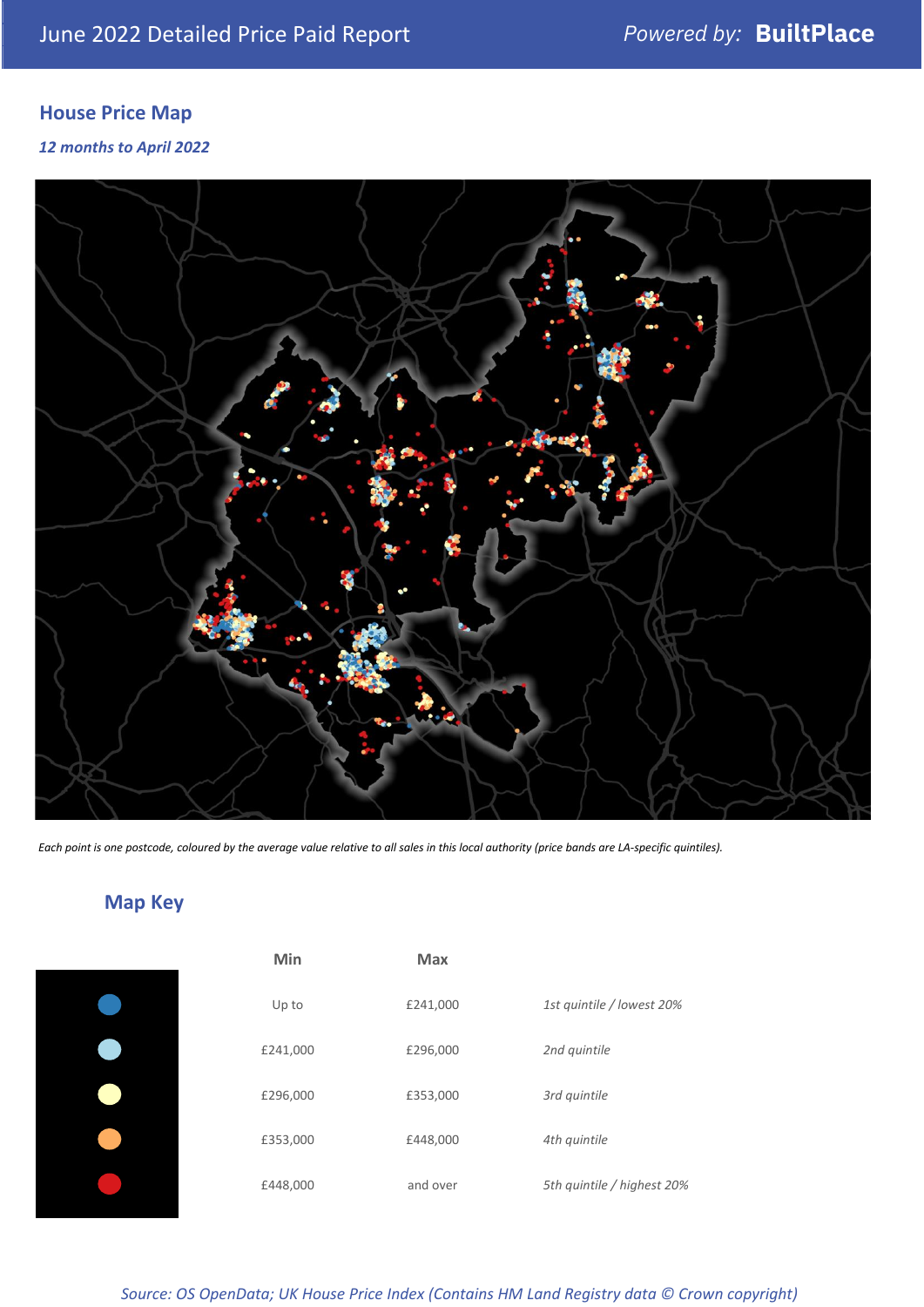## **Average House Price by Property Type**

#### *12 months to April 2022*



|                 | <b>New</b> | <b>Second hand</b> |  |  |
|-----------------|------------|--------------------|--|--|
| <b>Flat</b>     | £149,579   | £185,778           |  |  |
| <b>Terraced</b> | £354,997   | £287,070           |  |  |
| Semi-detached   | £349,154   | £346,044           |  |  |
| <b>Detached</b> | £545,737   | £532,201           |  |  |

## **House Price Distribution by Year**

*All properties, by price band and calendar year (2020 = year to date)*

|                    | 1997 | 2002 | 2007 | 2012 | 2017 | 2019 | 2020 |
|--------------------|------|------|------|------|------|------|------|
| <b>Under £100k</b> | 80%  | 28%  | 3%   | 3%   | 1%   | 1%   | 1%   |
| £100-200k          | 18%  | 55%  | 52%  | 49%  | 14%  | 9%   | 15%  |
| E200-300k          | 2%   | 12%  | 31%  | 32%  | 36%  | 30%  | 29%  |
| £300-400k          | 0%   | 3%   | 8%   | 9%   | 28%  | 31%  | 28%  |
| £400-500k          | 0%   | 1%   | 4%   | 4%   | 12%  | 15%  | 13%  |
| <b>£500k-1m</b>    | 0%   | 0%   | 2%   | 2%   | 8%   | 13%  | 13%  |
| £1-2m              | 0%   | 0%   | 0%   | 0%   | 1%   | 1%   | 1%   |
| <b>Over £2m</b>    | 0%   | 0%   | 0%   | 0%   | 0%   | 0%   | 0%   |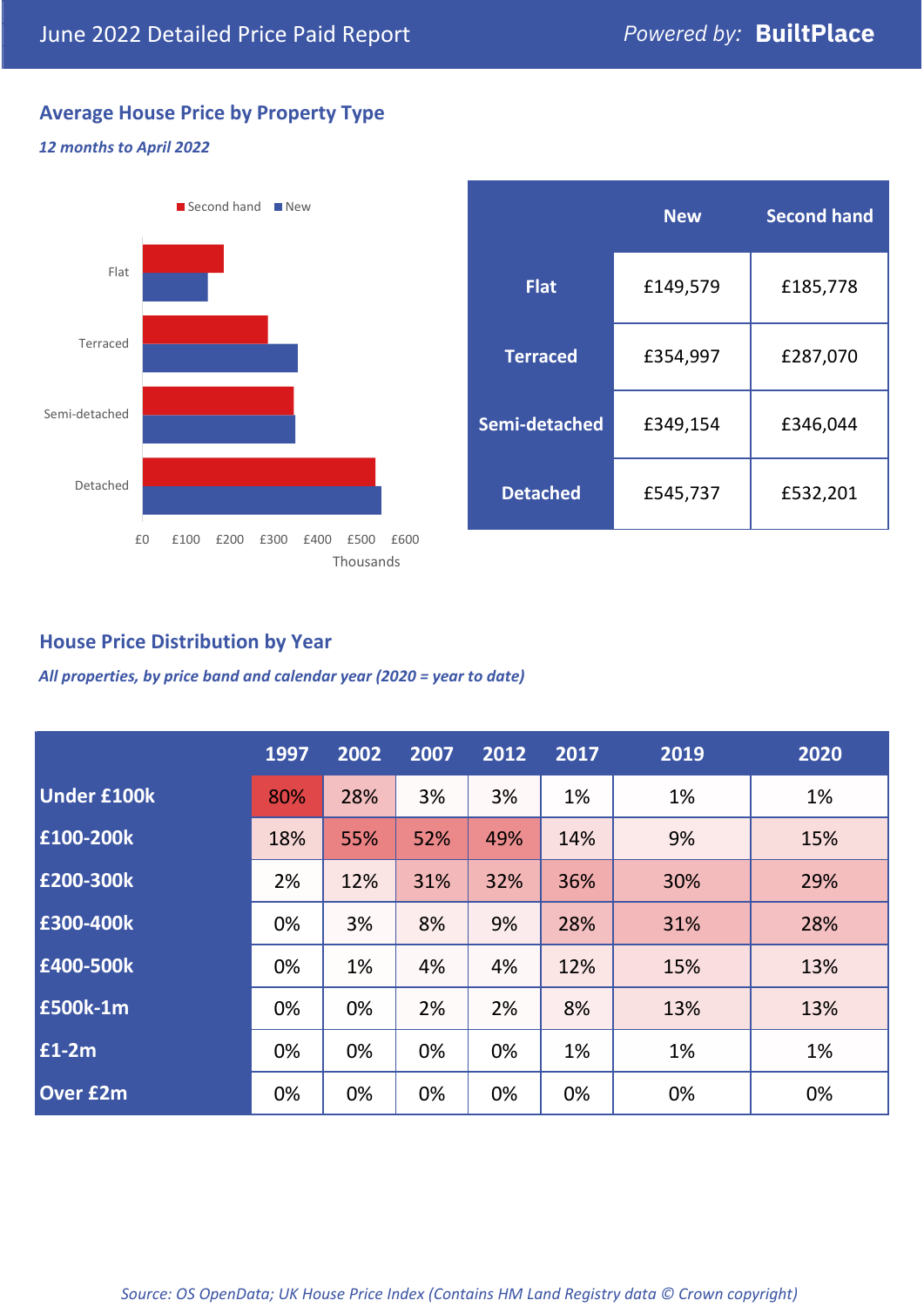## **Transactions (February 2022 data)**

*Annual Transactions, Indexed (2001-05 average = 100)*



There were 5,464 transactions in Central Bedfordshire during the 12 months to February 2022. This is 83% of the average from 2001-05 and suggests activity is below pre-downturn levels.

Transactions in Central Bedfordshire have fallen by 8.0% since 2014, compared to changes of -11.5% for East of England and -7.7% for England.



#### *Cash and New Build Sales as % of Total, by Year*

*Note: The data on this page EXCLUDES transactions identified as transfers under a power of sale/repossessions, buy-to-lets (where they can be identified by a mortgage), and transfers to non-private individuals - i.e. it comprises only Land Registry 'A' data.*